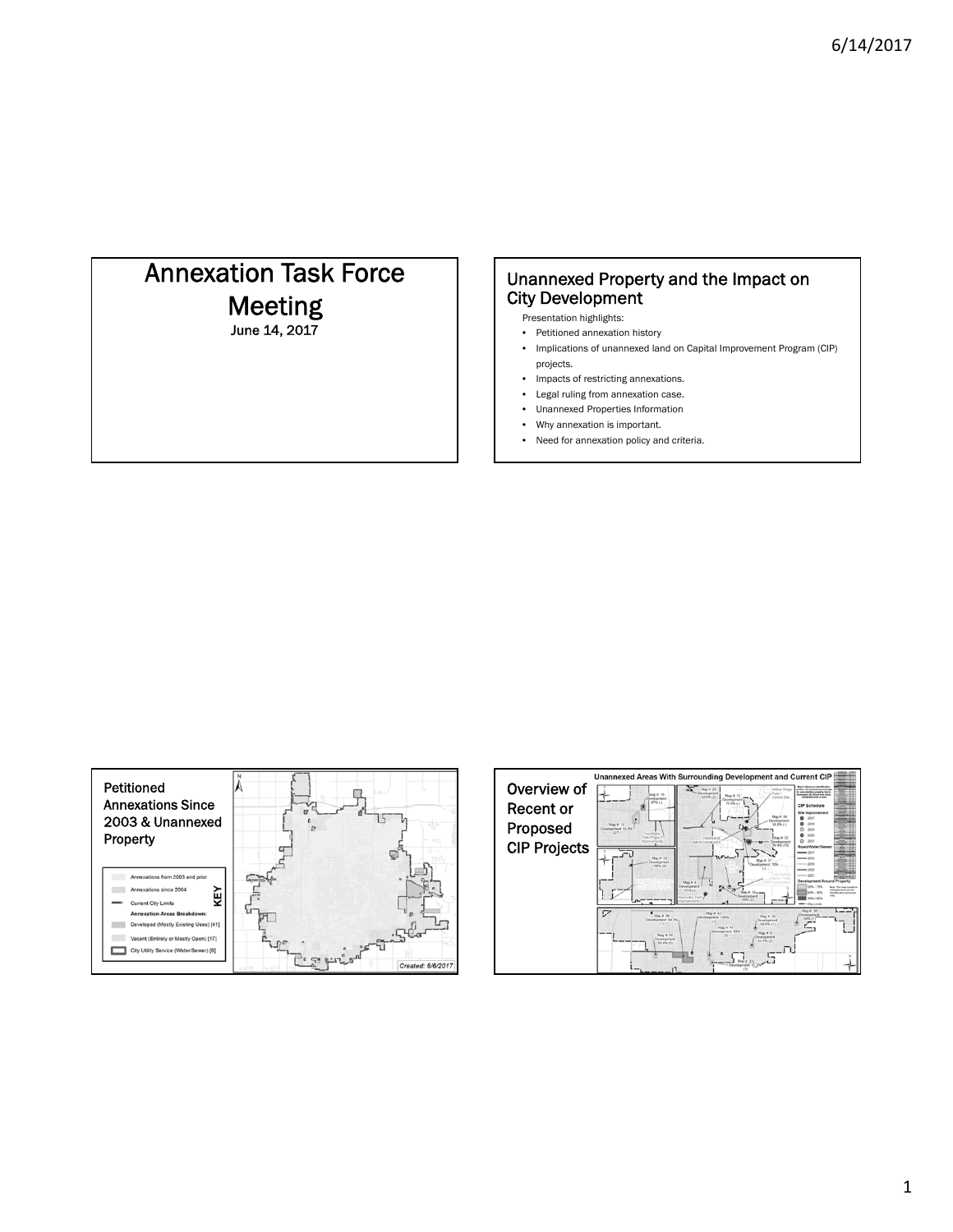### Impact of Restricting Annexations Based on Surrounding Land

- Limiting petitioned annexations may reduce property owners rights for development.
- Limiting petitioned annexations may reduce the supply of developable land resulting in existing land becoming more expensive.
- Limiting petitioned annexations may restrict orderly growth and efficient extension of municipal services.



## Annexation Court Case Ruling

### (307 N.W.2d 598 (1981))

- State law and court cases have ruled in support of annexation of contiguous properties.
- The boundaries of a municipal corporation should not be extended for the sole purpose of increasing the municipal tax base.

## Annexation Court Case Ruling

- (307 N.W.2d 598 (1981)) (Continued)
- An area can be considered "ripe" for annexation purely from the standpoint of "orderly growth and development of the municipal corporation."
- The fact that a proposed annexation area is not in need of municipal services as it exists today does not in itself preclude it from being annexed. It is possible that future development of the area, or when degeneration of existing services occurs, city services will be warranted.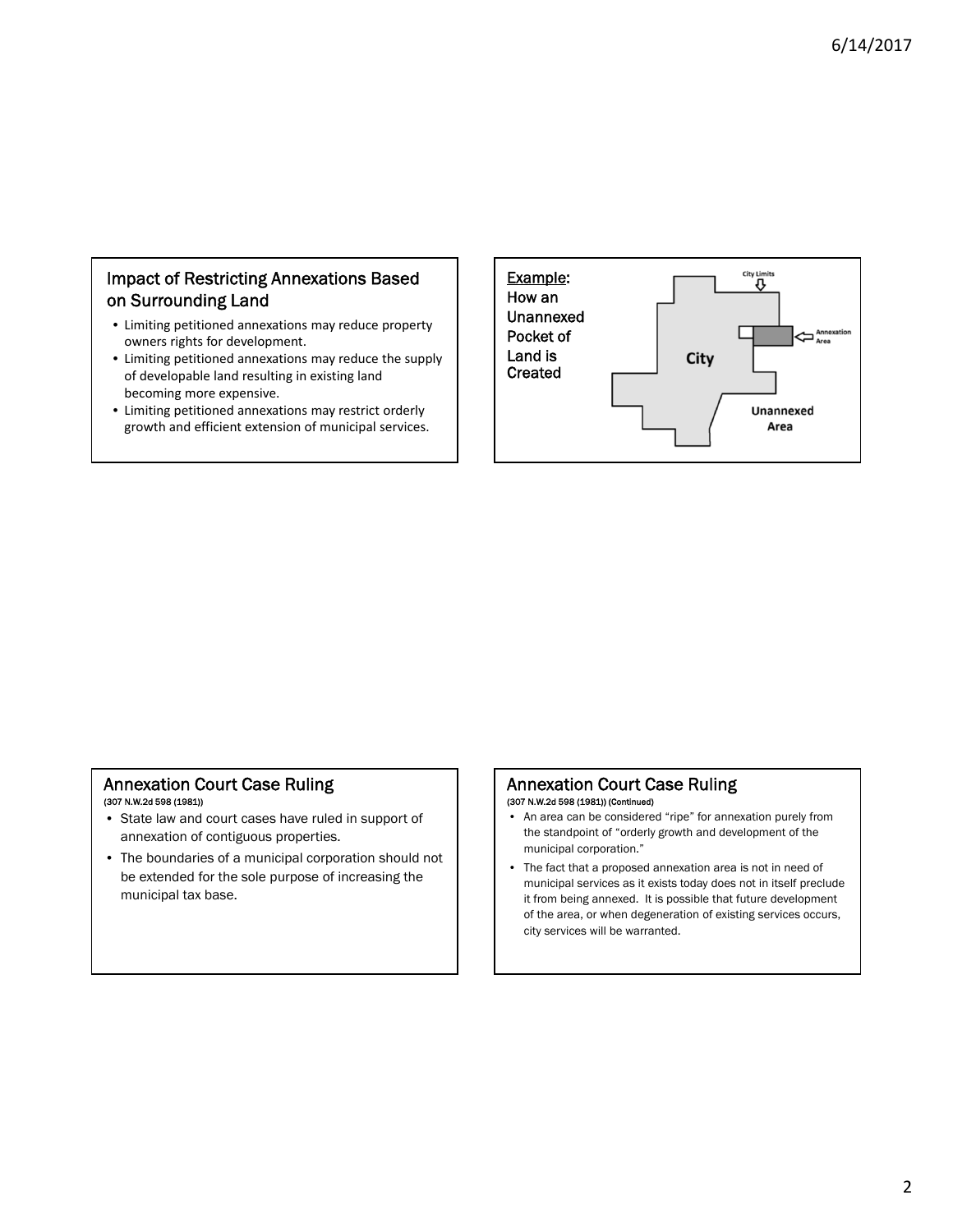

### Unannexed Properties Information

- Some paved roadways within rural subdivision may be charged an annual fee of between \$0.40 and \$2.00 per front foot to cover regular maintenance costs.
- Sioux Falls Fire Rescue (SFFR) has mutual aid agreements in place with all townships abutting the City of Sioux Falls.

#### Why Annexation is Important for **Communities**

- Planning for existing and future city services within designated growth areas cannot happen without land being annexed in a consistent and predictable manner.
- Annexation of contiguous rural subdivisions should be considered when it's desirable to provide city utility and other services.

#### Need for Annexation Policy and Decision-Making Criteria

- Consistency (minimum requirements, financial participation levels, etc.)
- Remove or reduce uncertainty.
- Promote better long range planning and managed growth.